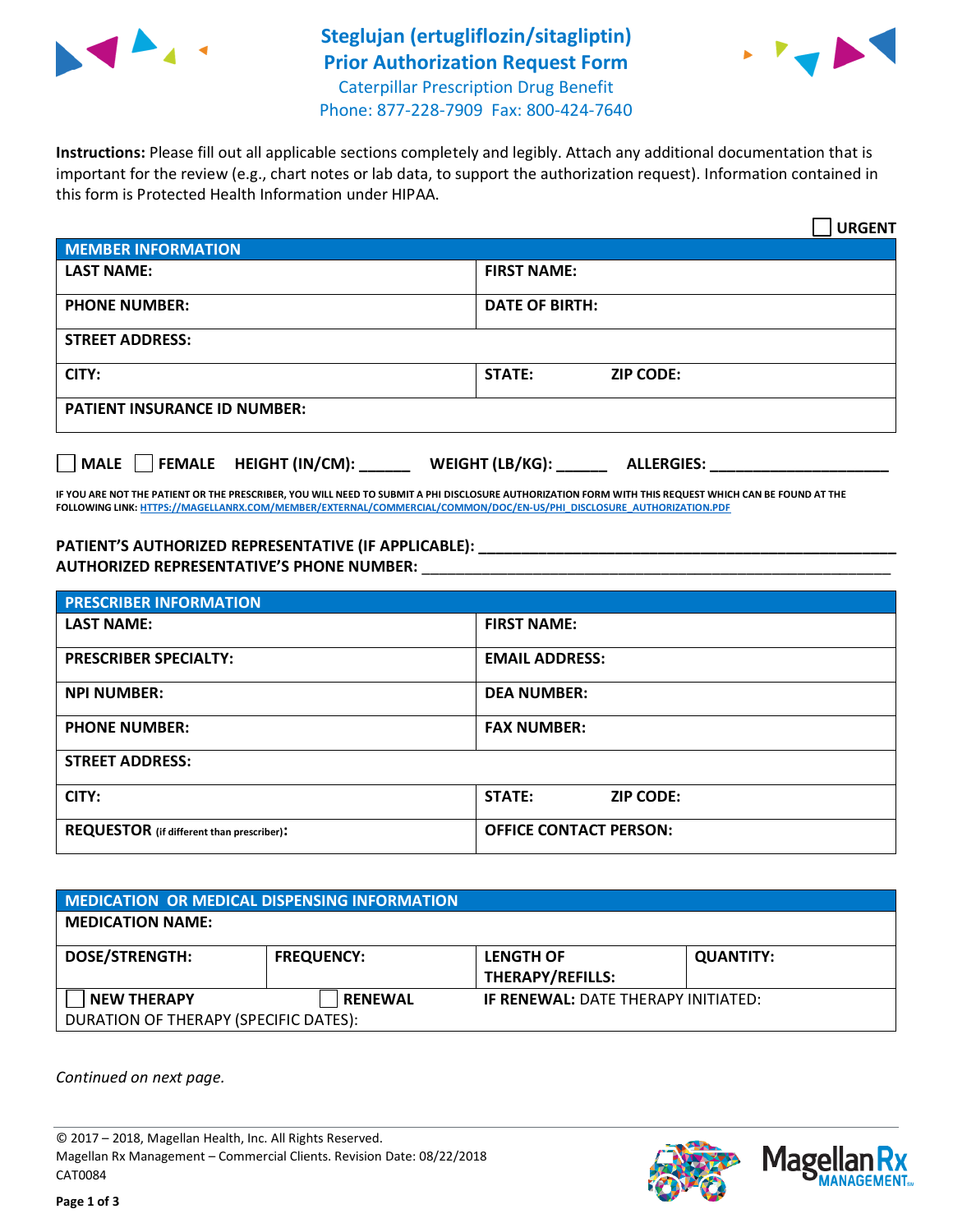



| <b>MEMBER'S LAST NAME:</b> NAME                                                                                                                                                                        | <b>MEMBER'S FIRST NAME:</b>                                                                                        |                                           |  |  |  |
|--------------------------------------------------------------------------------------------------------------------------------------------------------------------------------------------------------|--------------------------------------------------------------------------------------------------------------------|-------------------------------------------|--|--|--|
|                                                                                                                                                                                                        | 1. HAS THE PATIENT TRIED ANY OTHER MEDICATIONS FOR THIS CONDITION?                                                 | YES (if yes, complete below)<br><b>NO</b> |  |  |  |
| <b>MEDICATION/THERAPY (SPECIFY</b>                                                                                                                                                                     | <b>DURATION OF THERAPY (SPECIFY</b>                                                                                | <b>RESPONSE/REASON FOR</b>                |  |  |  |
| DRUG NAME AND DOSAGE):                                                                                                                                                                                 | DATES):                                                                                                            | <b>FAILURE/ALLERGY:</b>                   |  |  |  |
|                                                                                                                                                                                                        |                                                                                                                    |                                           |  |  |  |
|                                                                                                                                                                                                        |                                                                                                                    |                                           |  |  |  |
| <b>2. LIST DIAGNOSES:</b><br>□ Type II diabetes                                                                                                                                                        |                                                                                                                    | <b>ICD-10:</b>                            |  |  |  |
| □ Other Diagnosis__________________ICD-10 Code(s):_____________________________                                                                                                                        |                                                                                                                    |                                           |  |  |  |
|                                                                                                                                                                                                        |                                                                                                                    |                                           |  |  |  |
| PRIOR AUTHORIZATION.                                                                                                                                                                                   | 3. REQUIRED CLINICAL INFORMATION: PLEASE PROVIDE ALL RELEVANT CLINICAL INFORMATION TO SUPPORT A                    |                                           |  |  |  |
|                                                                                                                                                                                                        |                                                                                                                    |                                           |  |  |  |
|                                                                                                                                                                                                        | Is the patient's estimated glomerular filtration rate (GFR) below 60 mL/min/1.73 m2?* $\Box$ Yes $\Box$ No         |                                           |  |  |  |
| *Please provide documentation.                                                                                                                                                                         |                                                                                                                    |                                           |  |  |  |
| Is the patient on dialysis? $\square$ Yes                                                                                                                                                              | $\Box$ No                                                                                                          |                                           |  |  |  |
|                                                                                                                                                                                                        |                                                                                                                    |                                           |  |  |  |
|                                                                                                                                                                                                        | Was the patient's hemoglobin A1C (HbA1c) 7.0% or greater prior to therapy (HbA1c must be taken within the past 6   |                                           |  |  |  |
| months if the patient has not been on this treatment previously)?* $\Box$ Yes                                                                                                                          |                                                                                                                    | $\hfill \Box$ No                          |  |  |  |
| *Please provide documentation                                                                                                                                                                          |                                                                                                                    |                                           |  |  |  |
|                                                                                                                                                                                                        | Has the patient tried and failed metformin PLUS at least ONE of the following: A sulfonylurea (e.g., glimepiride,  |                                           |  |  |  |
|                                                                                                                                                                                                        | glyburide or glipizide), and/or a meglitinide (nateglinide, repaglinide)-or insulin?* $\Box$ Yes $\Box$ No         |                                           |  |  |  |
| *Please provide documentation.                                                                                                                                                                         |                                                                                                                    |                                           |  |  |  |
|                                                                                                                                                                                                        | Is the patient currently taking at least one of the following anti-hyperglycemic agents, such as metformin,        |                                           |  |  |  |
| nateglinide, repaglinide insulin, glimepiride, glyburide, or glipizide?* □ Yes                                                                                                                         |                                                                                                                    | $\Box$ No                                 |  |  |  |
| *Please provide documentation.                                                                                                                                                                         |                                                                                                                    |                                           |  |  |  |
|                                                                                                                                                                                                        |                                                                                                                    |                                           |  |  |  |
| Has the patient had a trial and inadequate response to Steglatro AND Januvia as single entities prior to requesting<br>Steglujan? □ Yes □ No                                                           |                                                                                                                    |                                           |  |  |  |
|                                                                                                                                                                                                        |                                                                                                                    |                                           |  |  |  |
| Are there any other comments, diagnoses, symptoms, medications tried or failed, and/or any other information the                                                                                       |                                                                                                                    |                                           |  |  |  |
| physician feels is important to this review?                                                                                                                                                           |                                                                                                                    |                                           |  |  |  |
|                                                                                                                                                                                                        |                                                                                                                    |                                           |  |  |  |
|                                                                                                                                                                                                        |                                                                                                                    |                                           |  |  |  |
|                                                                                                                                                                                                        | Please note: Not all drugs/diagnosis are covered on all plans. This request may be denied unless all required      |                                           |  |  |  |
| information is received.                                                                                                                                                                               |                                                                                                                    |                                           |  |  |  |
|                                                                                                                                                                                                        | ATTESTATION: I attest the information provided is true and accurate to the best of my knowledge. I understand that |                                           |  |  |  |
| the Health Plan, insurer, Medical Group or its designees may perform a routine audit and request the medical<br>information necessary to verify the accuracy of the information reported on this form. |                                                                                                                    |                                           |  |  |  |
|                                                                                                                                                                                                        |                                                                                                                    |                                           |  |  |  |
| © 2017 - 2018, Magellan Health, Inc. All Rights Reserved.                                                                                                                                              |                                                                                                                    |                                           |  |  |  |
| Magellan Rx Management - Commercial Clients. Revision Date: 08/22/2018                                                                                                                                 |                                                                                                                    | Magollan Ry                               |  |  |  |

CAT0084